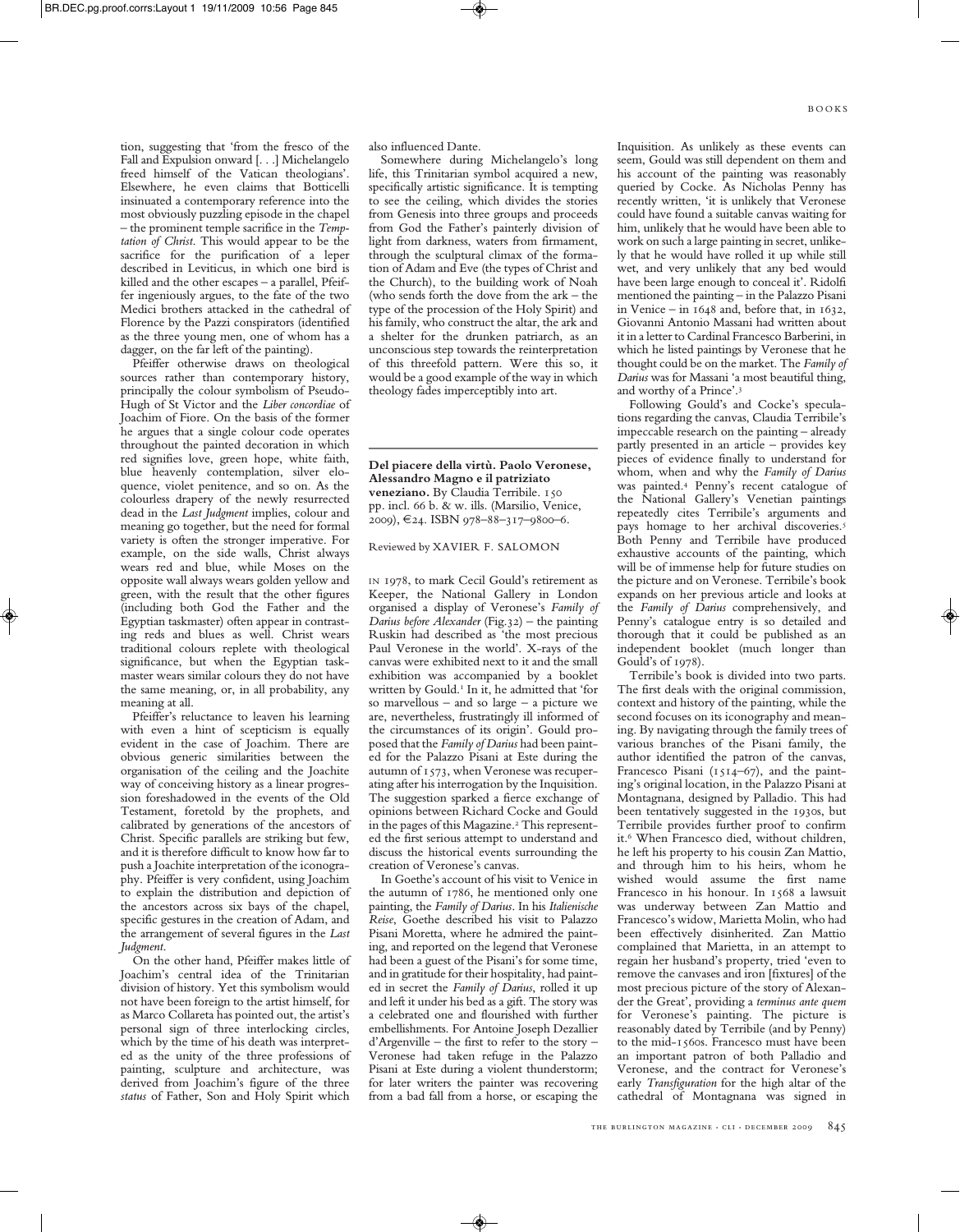B O O K S

## Pisani's house in 1555.

While Terribile and Penny agree that the *Family of Darius* was painted for the Palazzo Pisani at Montagnana, they do not attempt to identify the specific room in which the canvas was displayed. The building still retains its original Palladian plan, and a visit to the palace makes it clear that Veronese's large canvas could have only been painted for one of the two side walls of the main *sala* on the *piano nobile*. <sup>7</sup> The picture was probably on the left wall; the visitor would have entered the room and followed the direction of the narrative, proceeding, like Darius' women, towards Alexander. The painting is lit from the right, which is fitting considering that the only source of light in the *sala* are the three large windows on the end wall, to the right of the picture. The presence of two small – original – doors in the middle of the walls indicates that the *Family of Darius* was displayed above them, at a certain height, and was intended to be seen *di sotto in su*. An analogous arrangement appears in Battista Zelotti's, almost contemporary, frescos for the main *sala* of Villa Emo at Fanzolo, where scenes of the *Continence of Scipio* and the *Sacrifice of Virginia* were painted on the side walls, above doors. It seems unlikely that the wall opposite the *Family of Darius* would have been left empty, and Francesco Pisani's death in 1567 might account for the lack of a pendant canvas, by Veronese or by another artist.

Terribile rightly argues for the importance of *terraferma* commissions for Veronese in the 1550s and 1560s. Many of his Venetian patrons – Francesco Pisani but also, for example, Marcantonio and Daniele Barbaro – lived in the countryside (at Montagnana and at Maser) and only occasionally resided in Venice in rented apartments. The *Family of Darius* was probably only moved to Venice after 1629, when the Pisani bought their palace on the Grand Canal. It was eventually sold in 1857 to the National Gallery by Vettore Pisani. The events surrounding the acquisition – fully discussed by Penny in his catalogue – provoked Lord Elcho's parliamentary attack on what he absurdly perceived as a 'second-rate specimen [. . .] of a secondrate artist' and resulted in Otto Mündler's dismissal as the Gallery's travelling agent.

The painting represents the celebrated event following Alexander the Great's defeat of Darius, King of Persia, at the Battle of Issus. Sisigambis, Darius' mother, together with the queen, Stateira, and her two daughters, make obeisance to their victor, but in doing so mistake Hephaestion – Alexander's closest friend – for Alexander. As a eunuch makes this mistake apparent to the queens of Persia, Alexander magnanimously forgives them. It is a rare subject in paintings before Veronese and the artist himself had tackled the theme once before in the, now destroyed, frescos for the Villa Soranza. In its composition, Veronese's painting looks back to Sodoma's fresco for Agostino Chigi's bedroom at the Farnesina in Rome. This seems to confirm that the painter did indeed travel to Rome in 1560. The Renaissance taste for Alexander was directly

related to the discovery and translation of texts by ancient authors, these sources stressing Alexander's magnificence and liberality rather than only his military deeds, and presenting him as an avid reader of Homer and, most importantly, as Aristotle's illustrious pupil. Alexander became an *exemplum virtutis* to be emulated by a modern public. The episode of Alexander and Darius' women was the epitome and *summa* of his virtuous behaviour. Veronese, however, is not faithful to any of the ancient sources. While generally most closely following Valerius Maximus' account of the episode, he adapts the events for his grandiose composition. Terribile is surely right in pointing out that the artist combined the wellknown episode with a subsequent one, when Alexander and Hephaestion take Darius' daughters, Stateira and Dripeti, as wives. Veronese's pictorial intelligence manifests itself in the painting, where the viewer is confronted with the same dilemma as Darius' women. Which one is Alexander? Terribile and Penny settle for the general (probably correct) view that the young man in red is Alexander, pointing to Hephaestion to his left. But some scholars believe the man in crimson to be Hephaestion indicating the rightful ruler. <sup>8</sup> Surely the fact that modern viewers still debate the issue is a proof of Veronese's wit.

In discussing the painting's narrative, Terribile pays homage to David Rosand's reading of the canvas. She coins the definition of 'ethical hedonism', agreeing with Jean Paul Richter that the subject of the picture 'was evidently conceived to serve as an example to be emulated by the Venetian nobility, and especially by the Pisani family and by their descendants'. <sup>9</sup> Gould had described the *Family of Darius* as a 'paean to nobility: nobility of spirit, of race, of conduct, of setting'. The iconography of the painting reflects Pisani's view of his family's nobility and his wish to set an example for future generations.

One of the most difficult issues regarding the painting is the supposed presence of portraits. William Hazlitt described it as a 'family-picture', and Richter, followed by subsequent scholars, believed that 'the heads are portraits taken from life. They evidently represent Venetian patricians and, according to tradition, they are members of the distinguished Pisani family'. Penny, on the other

hand, concluded that this is 'more probably the ideal family of Veronese's imagination', and that none of the characters is meant to be recognisable. Terribile suggests that the man behind Alexander might be 'a portrait of Veronese in disguise: bohemian look and manner, pride and dignity in displaying and inscribing his own excellence in the aura of Alexander's glorious and immortal one'. It seems unlikely that the man in armour is Veronese, and he does not look like other (presumed) images of the painter. The only figure that seems to be a possible portrait is the old man in blue behind Darius' family. Often confused with Darius (who was not present at the event), he also is an implausible eunuch. He is most likely the patron himself, Francesco Pisani, centrally placed as an external, yet vital, actor on the stage, like Tommaso Rangone in Tintoretto's canvases for the Scuola di S. Marco.

Following the iconographical tradition of the University of Venice, Terribile identifies the significance of every figure, animal and object in the painting. This is the weakest part of her argument. While the overall presentation of the meaning of the painting is well argued and convincing, she seems to give too much prominence to some of the features in it. The horses refer to animal instincts and their taming, the dwarf represents everything bad and evil, the monkey is a symbol of female lust, while even the siren on the shield to the right is 'a special space' for Veronese 'to lay claim to the prerogatives of his profession, glorify his art, state his own intellectual autonomy'. It is more tempting, however, to believe that even though the painting was carefully and intelligently planned to provide an important message, many of its details were purely decorative. The youngest princess – who Goethe described as 'a pretty little mouse with a defiant expression' who 'looks as if she was not at all pleased at coming last' – seems to be more worried about her toy-dogs, which a court dwarf is shielding from the nearby monkey, than about her family's tragic reversal of fortune. Surely this is a witty vignette that cannot be charged with a substantial meaning. The monkey is interesting in itself as an animal. As noticed before, the same exact creature appears in other paintings by Veronese, most notably in the *Feast in the*



32. *Family of Darius before Alexander*, by Paolo Veronese. c.1565. Canvas, 236.2 by 474.9 cm. (National Gallery, London).

846 DECEMBER 2009 · CLI · THE BURLINGTON MAGAZINE